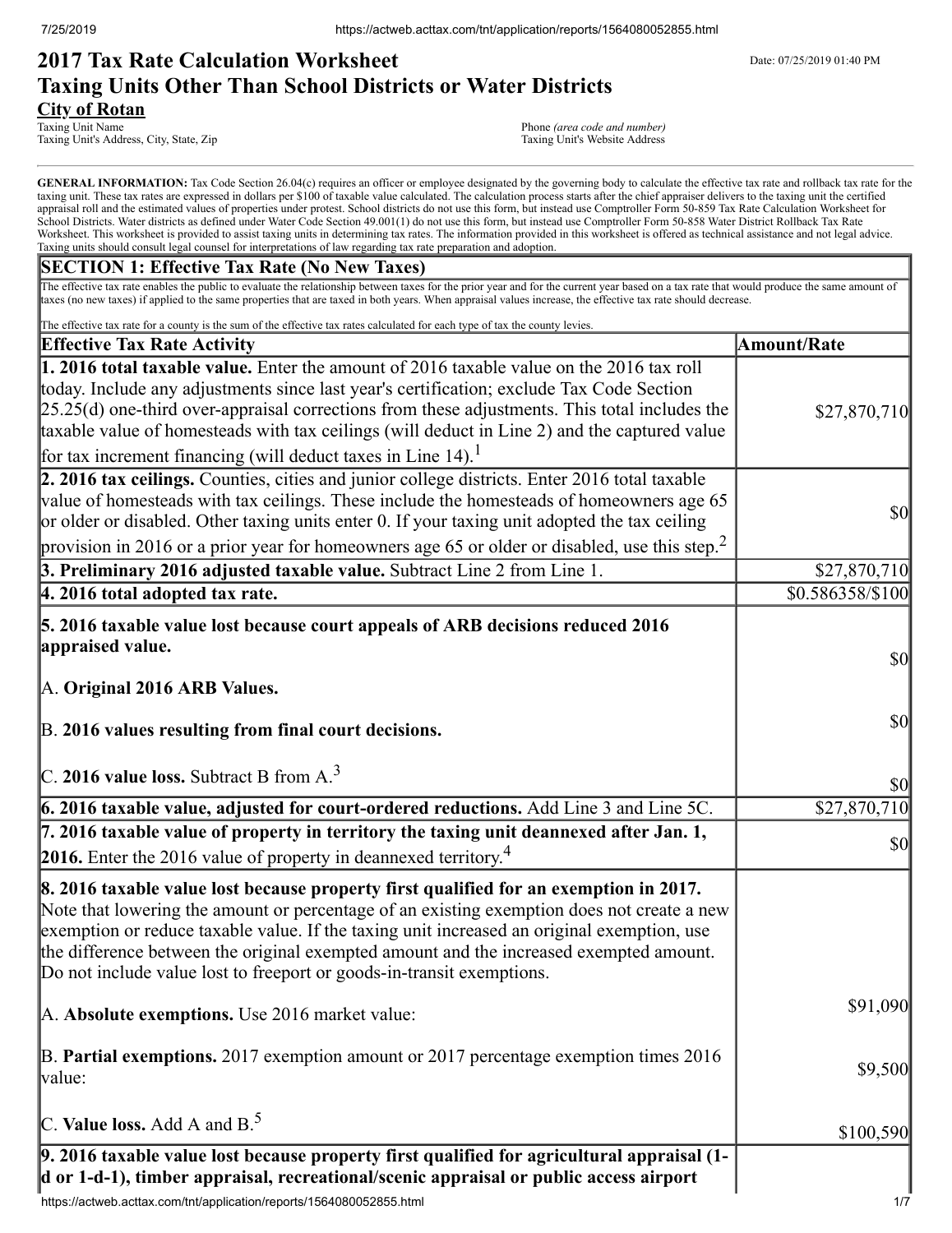| 7/25/2019<br>https://actweb.acttax.com/tnt/application/reports/1564080052855.html                                                                                                                                                                                                                                                                                                                                      |                                     |
|------------------------------------------------------------------------------------------------------------------------------------------------------------------------------------------------------------------------------------------------------------------------------------------------------------------------------------------------------------------------------------------------------------------------|-------------------------------------|
| special appraisal in 2017. Use only properties that qualified in 2017 for the first time; do<br>not use properties that qualified in 2016.                                                                                                                                                                                                                                                                             |                                     |
| A. 2016 market value:                                                                                                                                                                                                                                                                                                                                                                                                  | \$0                                 |
| B. 2017 productivity or special appraised value:                                                                                                                                                                                                                                                                                                                                                                       | \$0                                 |
| C. Value loss. Subtract B from $A6$                                                                                                                                                                                                                                                                                                                                                                                    | \$0                                 |
| <b>10. Total adjustments for lost value.</b> Add lines 7, 8C and 9C.                                                                                                                                                                                                                                                                                                                                                   | \$100,590                           |
| 11. 2016 adjusted taxable value. Subtract Line 10 from Line 6.                                                                                                                                                                                                                                                                                                                                                         | \$27,770,120                        |
| 12. Adjusted 2016 taxes. Multiply Line 4 by Line 11 and divide by \$100.                                                                                                                                                                                                                                                                                                                                               | \$162,832                           |
| 13. Taxes refunded for years preceding tax year 2016. Enter the amount of taxes refunded<br>by the taxing unit for tax years preceding tax year 2016. Types of refunds include court<br>decisions, Tax Code Section 25.25(b) and (c) corrections and Tax Code Section 31.11<br>payment errors. Do not include refunds for tax year 2016. This line applies only to tax years<br>preceding tax year $2016$ <sup>7</sup> | \$0                                 |
| 14. Taxes in tax increment financing (TIF) for tax year 2016. Enter the amount of taxes<br>paid into the tax increment fund for a reinvestment zone as agreed by the taxing unit. If the<br>taxing unit has no 2017 captured appraised value in Line 16D, enter $0.8$                                                                                                                                                  | \$0                                 |
| 15. Adjusted 2016 taxes with refunds and TIF adjustment. Add Lines 12 and 13, subtract<br>Line 14. $9$                                                                                                                                                                                                                                                                                                                 | \$162,832                           |
| <b>16. Total 2017 taxable value on the 2017 certified appraisal roll today.</b> This value<br>includes only certified values and includes the total taxable value of homesteads with tax<br>ceilings (will deduct in Line 18). These homesteads include homeowners age 65 or older or<br>disabled. <sup>10</sup>                                                                                                       |                                     |
| A. Certified values:                                                                                                                                                                                                                                                                                                                                                                                                   | \$29,468,930                        |
| B. Counties: Include railroad rolling stock values certified by the Comptroller's office:                                                                                                                                                                                                                                                                                                                              | \$0                                 |
| $\mathbb C$ . Pollution control and energy storage system exemption : Deduct the value of property<br>exempted for the current tax year for the first time as pollution control or energy storage<br>system property:                                                                                                                                                                                                  | $\vert \mathbf{S} \mathbf{0} \vert$ |
| $\mathbf{D}$ . Tax increment financing: Deduct the 2017 captured appraised value of property taxable<br>by a taxing unit in a tax increment financing zone for which the 2017 taxes will be deposited<br>into the tax increment fund. Do not include any new property value that will be included in<br>Line 21 below. <sup>11</sup>                                                                                   | \$0                                 |
| E. Total 2017 value. Add A and B, then subtract C and D.                                                                                                                                                                                                                                                                                                                                                               | \$29,468,930                        |
| $\vert$ 17. Total value of properties under protest or not included on certified appraisal roll. <sup>12</sup>                                                                                                                                                                                                                                                                                                         |                                     |
| $\mathbb A$ . 2017 taxable value of properties under protest. The chief appraiser certifies a list of<br>properties still under ARB protest. The list shows the appraisal district's value and the<br>taxpayer's claimed value, if any, or an estimate of the value if the taxpayer wins. For each of<br>the properties under protest, use the lowest of these values. Enter the total value. <sup>13</sup>            | \$0                                 |
|                                                                                                                                                                                                                                                                                                                                                                                                                        |                                     |
| B. 2017 value of properties not under protest or included on certified appraisal roll.<br>The chief appraiser gives taxing units a list of those taxable properties that the chief<br>appraiser knows about, but are not included in the appraisal roll certification. These                                                                                                                                           | $\vert \mathbf{S} \mathbf{O} \vert$ |
| https://actweb.acttax.com/tnt/application/reports/1564080052855.html                                                                                                                                                                                                                                                                                                                                                   | 2/7                                 |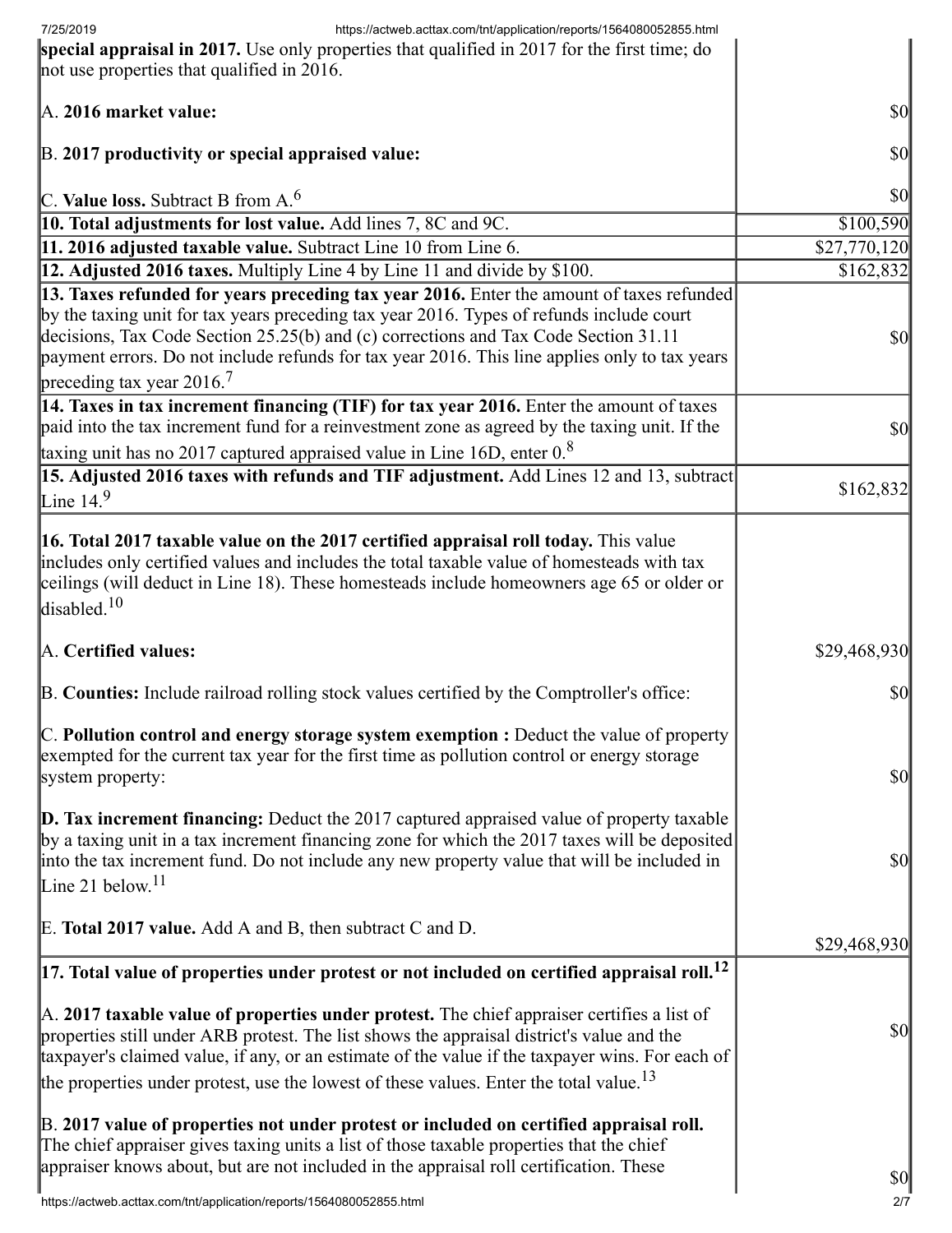| https://actweb.acttax.com/tnt/application/reports/1564080052855.html<br>7/25/2019<br>properties also are not on the list of properties that are still under protest. On this list of<br>properties, the chief appraiser includes the market value, appraised value and exemptions for<br>the preceding year and a reasonable estimate of the market value, appraised value and<br>exemptions for the current year. Use the lower market, appraised or taxable value (as<br>appropriate). Enter the total value. <sup>14</sup> |                         |
|-------------------------------------------------------------------------------------------------------------------------------------------------------------------------------------------------------------------------------------------------------------------------------------------------------------------------------------------------------------------------------------------------------------------------------------------------------------------------------------------------------------------------------|-------------------------|
| C. Total value under protest or not certified: Add A and B.                                                                                                                                                                                                                                                                                                                                                                                                                                                                   |                         |
|                                                                                                                                                                                                                                                                                                                                                                                                                                                                                                                               |                         |
|                                                                                                                                                                                                                                                                                                                                                                                                                                                                                                                               |                         |
|                                                                                                                                                                                                                                                                                                                                                                                                                                                                                                                               | $\vert \$\text{0}\vert$ |
| 18. 2017 tax ceilings. Counties, cities and junior colleges enter 2017 total taxable value of<br>homesteads with tax ceilings. These include the homesteads of homeowners age 65 or older<br>or disabled. Other taxing units enter 0. If your taxing units adopted the tax ceiling provision                                                                                                                                                                                                                                  | <b>\$0</b>              |
| $\left  \text{in } 2016 \text{ or a prior year for home owners age } 65 \text{ or older or disabled, use this step.} \right ^{15}$<br>19. 2017 total taxable value. Add Lines 16E and 17C. Subtract Line 18.                                                                                                                                                                                                                                                                                                                  |                         |
| 20. Total 2017 taxable value of properties in territory annexed after Jan. 1, 2016.                                                                                                                                                                                                                                                                                                                                                                                                                                           | \$29,468,930            |
| Include both real and personal property. Enter the 2017 value of property in territory<br>$\lvert$ annexed. <sup>16</sup>                                                                                                                                                                                                                                                                                                                                                                                                     | <b>\$0</b>              |
| 21. Total 2017 taxable value of new improvements and new personal property located                                                                                                                                                                                                                                                                                                                                                                                                                                            |                         |
| in new improvements. New means the item was not on the appraisal roll in 2016. An<br>improvement is a building, structure, fixture or fence erected on or affixed to land. New<br>additions to existing improvements may be included if the appraised value can be<br>determined. New personal property in a new improvement must have been brought into the<br>taxing unit after Jan. 1, 2016, and be located in a new improvement. New improvements do                                                                      | \$84,020                |
| include property on which a tax abatement agreement has expired for $2017$ . <sup>17</sup>                                                                                                                                                                                                                                                                                                                                                                                                                                    |                         |
| 22. Total adjustments to the 2017 taxable value. Add Lines 20 and 21.                                                                                                                                                                                                                                                                                                                                                                                                                                                         | \$84,020                |
| 23. 2017 adjusted taxable value. Subtract Line 22 from Line 19.                                                                                                                                                                                                                                                                                                                                                                                                                                                               | \$29,384,910            |
| 24. 2017 effective tax rate. Divide Line 15 by Line 23 and multiply by $$100.18$                                                                                                                                                                                                                                                                                                                                                                                                                                              | \$0.554134/\$100        |
| 25. COUNTIES ONLY. Add together the effective tax rates for each type of tax the county                                                                                                                                                                                                                                                                                                                                                                                                                                       |                         |
| levies. The total is the 2017 county effective tax rate. <sup>19</sup>                                                                                                                                                                                                                                                                                                                                                                                                                                                        |                         |
| $9$ Tex. Tax Code Section 26.012(13)<br><sup>1</sup> Tex. Tax Code Section $26.012(14)$                                                                                                                                                                                                                                                                                                                                                                                                                                       |                         |

<sup>2</sup>Tex. Tax Code Section  $26.012(14)$ <sup>10</sup>Tex. Tax Code Section 26.012  $3$ Tex. Tax Code Section 26.012(13) <sup>11</sup>Tex. Tax Code Section  $26.03(c)$ <sup>4</sup>Tex. Tax Code Section  $26.012(15)$ <sup>12</sup>Tex. Tax Code Section 26.01(c) and (d)  $5$ Tex. Tax Code Section 26.012(15)  $13$ Tex. Tax Code Section 26.01(c)  $6$ Tex. Tax Code Section 26.012(15) <sup>14</sup>Tex. Tax Code Section  $26.01(d)$  $7$ Tex. Tax Code Section 26.012(13) <sup>15</sup>Tex. Tax Code Section 26.012(6)  ${}^{8}$ Tex. Tax Code Section 26.03(c)  $16$ Tex. Tax Code Section 26.012(17)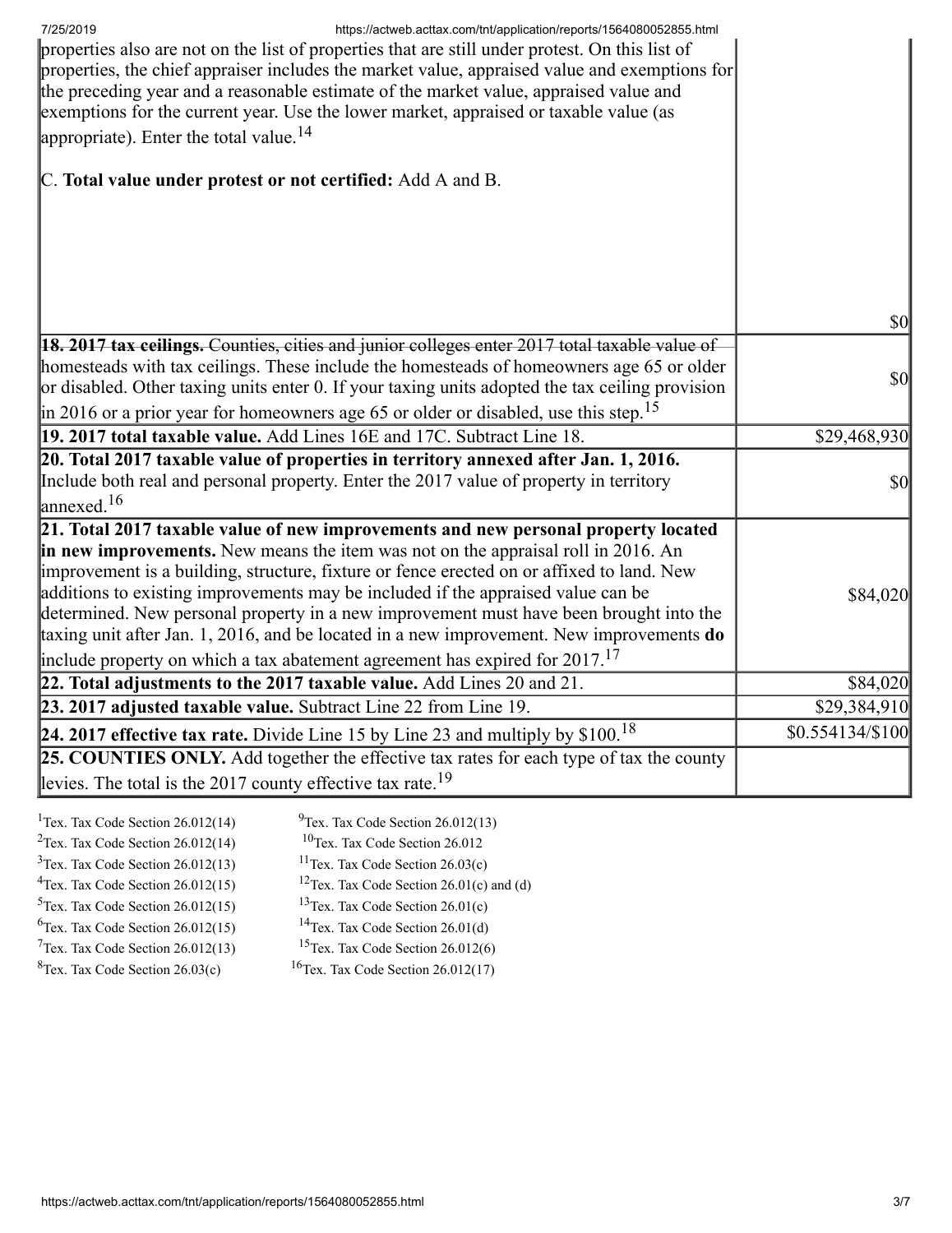# **SECTION 2: Rollback Tax Rate**

The rollback tax rate is split into two separate rates:

- 1. Maintenance and Operations (M&O): The M&O portion is the tax rate that is needed to raise the same amount of taxes that the taxing unit levied in the prior year plus eight percent. This rate accounts for such things as salaries, utilities and day-to-day operations.
- 2. Debt: The debt tax rate includes the debt service necessary to pay the taxing unit's debt payments in the coming year. This rate accounts for principal and interest on bonds and other debt secured by property tax revenue.

The rollback tax rate for a county is the sum of the rollback tax rates calculated for each type of tax the county levies. In most cases the rollback tax rate exceeds the effective tax rate, but occasionally decreases in a taxing unit's debt service will cause the effective tax rate to be higher than the rollback tax rate.

| <b>Rollback Tax Rate Activity</b>                                                                                                                                                                                                                                                                                                                                                                                                                                                                                                                                                                                                                                       | <b>Amount/Rate</b>                  |
|-------------------------------------------------------------------------------------------------------------------------------------------------------------------------------------------------------------------------------------------------------------------------------------------------------------------------------------------------------------------------------------------------------------------------------------------------------------------------------------------------------------------------------------------------------------------------------------------------------------------------------------------------------------------------|-------------------------------------|
| 26. 2016 maintenance and operations (M&O) tax rate.                                                                                                                                                                                                                                                                                                                                                                                                                                                                                                                                                                                                                     | \$0.586358/\$100                    |
| $\left 27, 2016\right\rangle$ adjusted taxable value. Enter the amount from Line 11.                                                                                                                                                                                                                                                                                                                                                                                                                                                                                                                                                                                    | \$27,770,120                        |
| 28. 2016 M&O taxes.                                                                                                                                                                                                                                                                                                                                                                                                                                                                                                                                                                                                                                                     |                                     |
| $\vert$ A. Multiply Line 26 by Line 27 and divide by \$100.                                                                                                                                                                                                                                                                                                                                                                                                                                                                                                                                                                                                             | \$162,832                           |
| B. Cities, counties and hospital districts with additional sales tax: Amount of additional<br>sales tax collected and spent on M&O expenses in 2016. Enter amount from full year's sales<br>tax revenue spent for M&O in 2016 fiscal year, if any. Other taxing units enter 0. Counties<br>exclude any amount that was spent for economic development grants from the amount of<br>sales tax spent.                                                                                                                                                                                                                                                                     | \$49,390                            |
| C. Counties: Enter the amount for the state criminal justice mandate. If second or later year,<br>the amount is for increased cost above last year's amount. Other taxing units enter 0.                                                                                                                                                                                                                                                                                                                                                                                                                                                                                | <b>\$0</b>                          |
| D. Transferring function: If discontinuing all of a department, function or activity and<br>transferring it to another taxing unit by written contract, enter the amount spent by the taxing<br>unit discontinuing the function in the 12 months preceding the month of this calculation. If<br>the taxing unit did not operate this function for this 12-month period, use the amount spent<br>in the last full fiscal year in which the taxing unit operated the function. The taxing unit<br>discontinuing the function will subtract this amount in H below. The taxing unit receiving<br>the function will add this amount in H below. Other taxing units enter 0. | <b>\$0</b>                          |
| E. Taxes refunded for years preceding tax year 2016: Enter the amount of M&O taxes<br>refunded in the preceding year for taxes before that year. Types of refunds include court<br>decisions, Tax Code Section 25.25(b) and (c) corrections and Tax Code Section 31.11<br>payment errors. Do not include refunds for tax year 2016. This line applies only to tax years<br>preceding tax year 2016.                                                                                                                                                                                                                                                                     | <b>\$0</b>                          |
| <b>F. Enhanced indigent health care expenditures:</b> Enter the increased amount for the current<br>year's enhanced indigent health care expenditures above the preceding tax year's enhanced<br>indigent health care expenditures, less any state assistance.                                                                                                                                                                                                                                                                                                                                                                                                          | $\vert \mathbf{S} \mathbf{O} \vert$ |
| G. Taxes in TIF: Enter the amount of taxes paid into the tax increment fund for a<br>reinvestment zone as agreed by the taxing unit. If the taxing unit has no 2017 captured<br>appraised value in Line 16D, enter 0.                                                                                                                                                                                                                                                                                                                                                                                                                                                   | $\vert \mathbf{S} \mathbf{O} \vert$ |
| <b>H. Adjusted M&amp;O Taxes.</b> Add A, B, C, E and F. For taxing unit with D, subtract if<br>discontinuing function and add if receiving function. Subtract G.                                                                                                                                                                                                                                                                                                                                                                                                                                                                                                        | \$212,222                           |
| 29. 2017 adjusted taxable value. Enter Line 23 from the Effective Tax Rate Worksheet.                                                                                                                                                                                                                                                                                                                                                                                                                                                                                                                                                                                   | \$29,384,910                        |
| <b>30. 2017 effective maintenance and operations rate.</b> Divide Line 28H by Line 29 and<br>multiply by $$100$ .                                                                                                                                                                                                                                                                                                                                                                                                                                                                                                                                                       | $$0.722214\%100$                    |
| $31.2017$ rollback maintenance and operation rate. Multiply Line 30 by 1.08.                                                                                                                                                                                                                                                                                                                                                                                                                                                                                                                                                                                            | $$0.779991\\ $100$                  |
| 32. Total 2017 debt to be paid with property taxes and additional sales tax revenue.                                                                                                                                                                                                                                                                                                                                                                                                                                                                                                                                                                                    |                                     |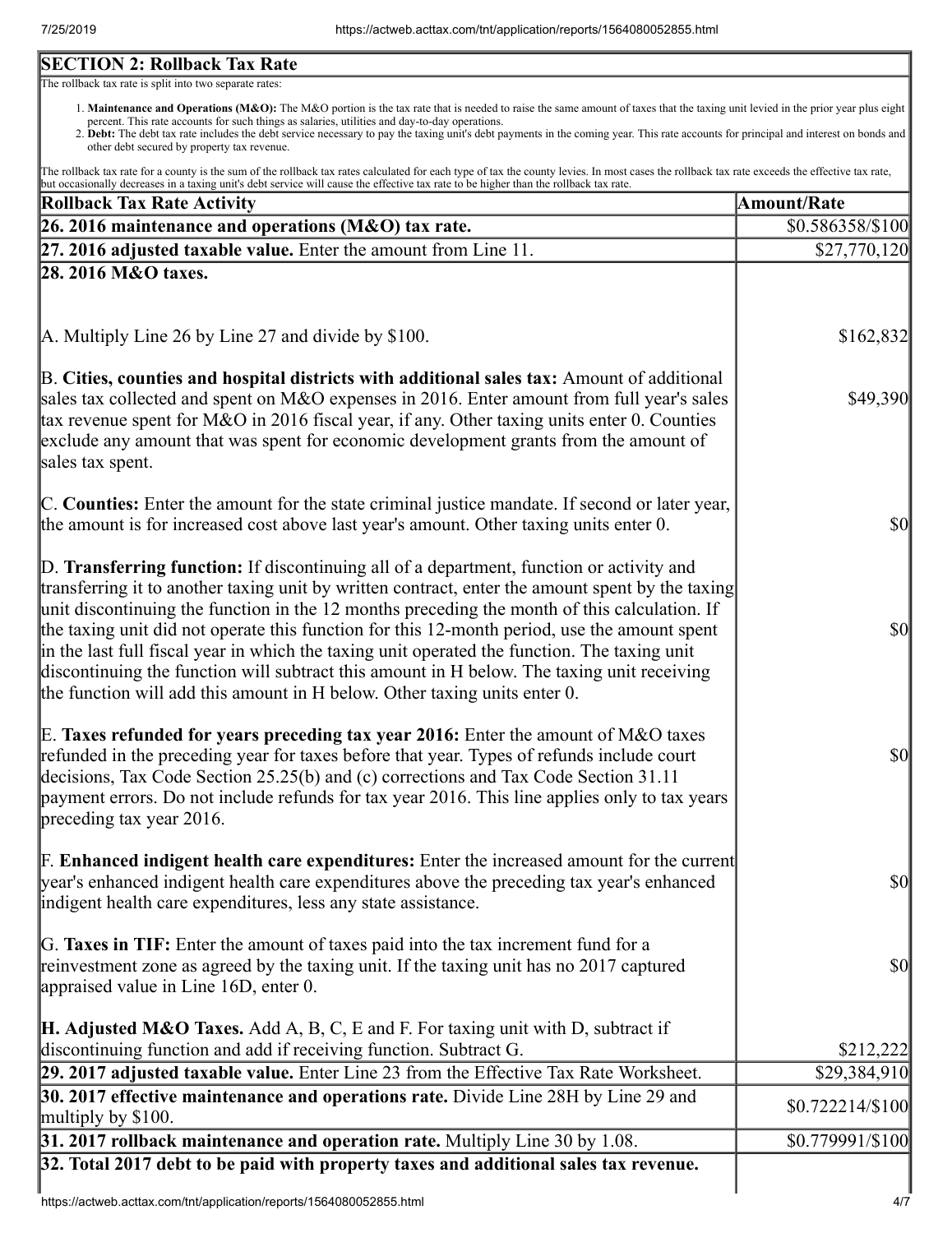| https://actweb.acttax.com/tnt/application/reports/1564080052855.html<br>7/25/2019<br>Debt means the interest and principal that will be paid on debts that:<br>$(1)$ are paid by property taxes,<br>$(2)$ are secured by property taxes,<br>$\parallel$ (3) are scheduled for payment over a period longer than one year and<br>$(4)$ are not classified in the taxing unit's budget as M&O expenses. |                                     |
|-------------------------------------------------------------------------------------------------------------------------------------------------------------------------------------------------------------------------------------------------------------------------------------------------------------------------------------------------------------------------------------------------------|-------------------------------------|
| A. Debt also includes contractual payments to other taxing units that have incurred debts on<br>behalf of this taxing unit, if those debts meet the four conditions above. Include only<br>amounts that will be paid from property tax revenue. Do not include appraisal district budget<br>payments. Enter debt amount.                                                                              | <b>\$0</b>                          |
| B. Subtract <b>unencumbered fund amount</b> used to reduce total debt.<br>C. Subtract amount paid from other resources.                                                                                                                                                                                                                                                                               | <b>\$0</b>                          |
| D. Adjusted debt. Subtract B and C from A.                                                                                                                                                                                                                                                                                                                                                            | $\vert \$\text{0}\vert$             |
|                                                                                                                                                                                                                                                                                                                                                                                                       | $ 10\rangle$                        |
| 33. Certified 2016 excess debt collections. Enter the amount certified by the collector.                                                                                                                                                                                                                                                                                                              | $\vert \mathbf{S} \mathbf{0} \vert$ |
| 34. Adjusted 2017 debt. Subtract Line 33 from Line 32D.                                                                                                                                                                                                                                                                                                                                               | $\vert \mathbf{S} \mathbf{0} \vert$ |
| 35. Certified 2017 anticipated collection rate. Enter the rate certified by the collector. If<br>the rate is 100 percent or greater, enter 100 percent.                                                                                                                                                                                                                                               | 100.00%                             |
| 36. 2017 debt adjusted for collections. Divide Line 34 by Line 35                                                                                                                                                                                                                                                                                                                                     | \$0                                 |
| <b>37. 2017 total taxable value.</b> Enter the amount on Line 19.                                                                                                                                                                                                                                                                                                                                     | \$29,468,930                        |
| <b>38. 2017 debt tax rate.</b> Divide Line 36 by Line 37 and multiply by \$100.                                                                                                                                                                                                                                                                                                                       | \$0/\$100                           |
| 39. 2017 rollback tax rate. Add Lines 31 and 38.                                                                                                                                                                                                                                                                                                                                                      | \$0.779991/\$100                    |
| 40. COUNTIES ONLY. Add together the rollback tax rates for each type of tax the county<br>levies. The total is the 2017 county rollback tax rate.                                                                                                                                                                                                                                                     |                                     |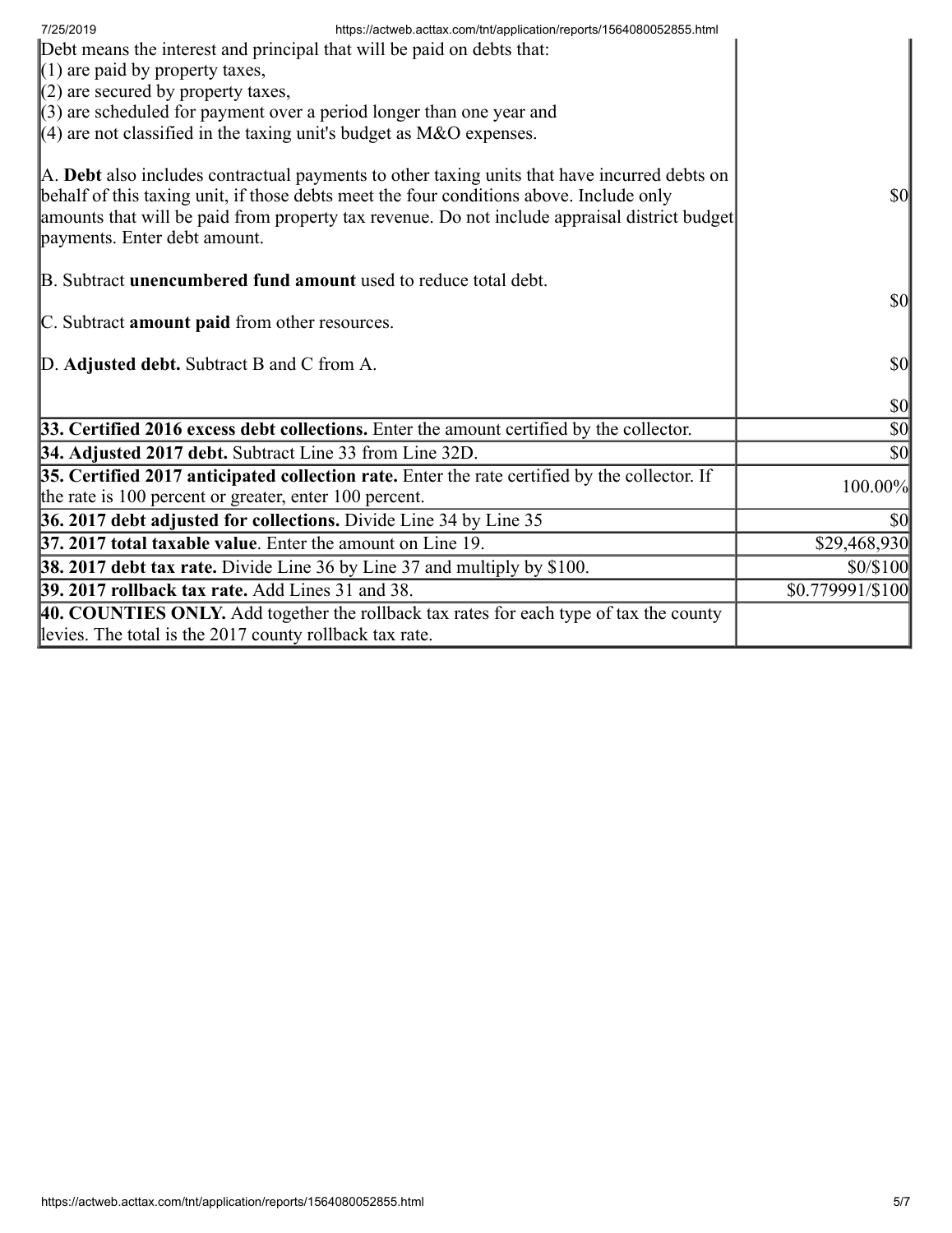| <b>SECTION 3: Additional Sales Tax to Reduce Property Taxes</b>                                                                                                                                                                                                                                                       |                    |
|-----------------------------------------------------------------------------------------------------------------------------------------------------------------------------------------------------------------------------------------------------------------------------------------------------------------------|--------------------|
| Cities, counties and hospital districts may levy a sales tax specifically to reduce property taxes. Local voters by election must approve imposing or abolishing the additional sales tax. If<br>approved, the taxing unit must reduce its effective and rollback tax rates to offset the expected sales tax revenue. |                    |
| This section should only be completed by a county, city or hospital district that is required to adjust its effective tax rate and/or rollback tax rate because it adopted the additional sales                                                                                                                       |                    |
| Activity                                                                                                                                                                                                                                                                                                              | Amount/Rate        |
| 41. Taxable Sales. For taxing units that adopted the sales tax in November 2016 or May                                                                                                                                                                                                                                |                    |
| [2017, enter the Comptroller's estimate of taxable sales for the previous four quarters. <sup>20</sup><br>Taxing units that adopted the sales tax before November 2016, skip this line.                                                                                                                               | $\boldsymbol{S}$ O |
| 42. Estimated sales tax revenue. Counties exclude any amount that is or will be spent for                                                                                                                                                                                                                             |                    |
| economic development grants from the amount of estimated sales tax revenue. <sup>21</sup><br>Taxing units that adopted the sales tax in November 2016 or in May 2017.<br>Multiply the amount on Line 41 by the sales tax rate $(.01, .005)$ or $.0025$ , as applicable) and                                           |                    |
| multiply the result by .95. <sup>22</sup>                                                                                                                                                                                                                                                                             | \$49,390           |
| $\mathbf{r}$ -<br>Taxing units that adopted the sales tax before November 2016.<br>Enter the sales tax revenue for the previous four quarters. Do not multiply by .95.                                                                                                                                                |                    |
| 43. 2017 total taxable value. Enter the amount from Line 37 of the Rollback Tax Rate<br>Worksheet.                                                                                                                                                                                                                    | \$29,468,930       |
| 44. Sales tax adjustment rate. Divide Line 42 by Line 43 and multiply by \$100.                                                                                                                                                                                                                                       | \$0.167601/\$100   |
| <b>45. 2017 effective tax rate, unadjusted for sales tax.</b> <sup>23</sup> Enter the rate from Line 24 or 25,<br>as applicable, on the Effective Tax Rate Worksheet.                                                                                                                                                 | \$0.554134/\$100   |
| 46. 2017 effective tax rate, adjusted for sales tax.<br>Taxing units that adopted the sales tax in November 2016 or in May 2017.<br>Subtract Line 44 from Line 45. Skip to Line 47 if you adopted the additional sales tax before<br>November 2016.                                                                   | \$0.554134/\$100   |
| 47. 2017 rollback tax rate, unadjusted for sales tax. <sup>24</sup> Enter the rate from Line 39 or 40,<br>as applicable, of the Rollback Tax Rate Worksheet.                                                                                                                                                          | \$0.779991/\$100   |
| 48. 2017 rollback tax rate, adjusted for sales tax. Subtract Line 44 from Line 47.                                                                                                                                                                                                                                    | \$0.612390/\$100   |

 $17$ Tex. Tax Code Section 26.012(17)

<sup>18</sup>Tex. Tax Code Section 26.04(c)

<sup>19</sup>Tex. Tax Code Section 26.04(d)

 $20$ Tex. Tax Code Section 26.041(d)

<sup>21</sup>Tex. Tax Code Section  $26.041(i)$ 

<sup>22</sup>Tex. Tax Code Section  $26.041(d)$ 

 $23$ Tex. Tax Code Section 26.04(c)

 $24$ Tex. Tax Code Section 26.04(c)